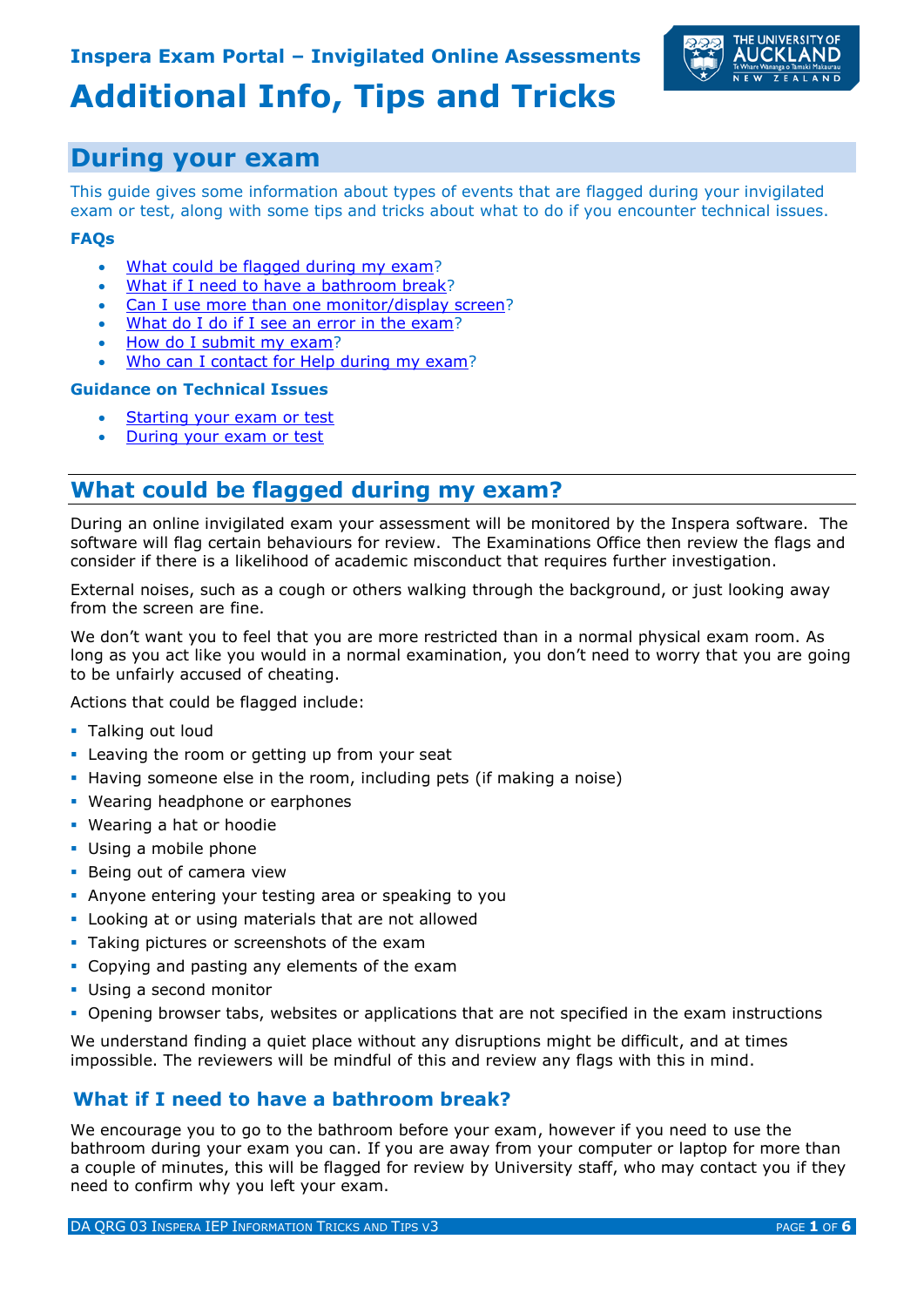### <span id="page-1-0"></span>**Can I use more than one monitor/display screen?**

No, multiple monitors/displays are not permitted. You will need to disconnect any additional monitors prior to the invigilated exam.

### <span id="page-1-1"></span>**What do I do if I see an error in the exam?**

First, check to see if you have received a notification  $\Box$  from the Examinations Office, advising candidates of the error and what they should do.

If you haven't received a notification, please phone the student support team at the contact details [below,](#page-1-3) and advise them of the error and continue on with the rest of your exam.

# <span id="page-1-2"></span>**How do I submit my exam?**

You will need to click **Submit now** once you have finished your exam.

| You have 20 unattempted questions. |                      |                   |    |  |
|------------------------------------|----------------------|-------------------|----|--|
| All questions (25)                 | Not attempted (20)   | Flagged (0)       | D, |  |
| Intro                              |                      |                   |    |  |
| Question                           | <b>Marks</b>         | Question type     |    |  |
| r3<br>$\mathbf i$                  |                      | Document          |    |  |
| <b>Multiple Choices</b>            |                      |                   |    |  |
| Question                           | Marks                | Question type     |    |  |
|                                    | 20                   | Multiple Choice   |    |  |
| $\overline{2}$                     | 15                   | Multiple Choice   |    |  |
| $\overline{3}$                     | 1                    | Multiple Choice   |    |  |
| 4                                  | $\ddot{\phantom{1}}$ | Multiple Choice   |    |  |
| Multiple responses                 |                      |                   |    |  |
| Question                           | Marks                | Question type     |    |  |
| 5                                  | $\overline{2}$       | Multiple Response |    |  |
| n.                                 | $25 -$               | Multiple Response |    |  |

- Once you have clicked 'Submit now' you can click '**Quit Safe Exam Browser'**. The system will automatically log you out if you forget to click Quit Safe Exam Browser, however there is no auto-submit for an Inspera invigilated exam.
- **•** Wait until the 'Do Not Close' window disappears before doing anything else. This may take a couple of minutes.

| Inspera Exam Portal 1.13.30                                          |  |  |  |  |  |
|----------------------------------------------------------------------|--|--|--|--|--|
| Do Not Close!                                                        |  |  |  |  |  |
| Inspera Exam Portal is processing data and will close automatically. |  |  |  |  |  |
| 11%                                                                  |  |  |  |  |  |
|                                                                      |  |  |  |  |  |

# <span id="page-1-3"></span>**Who can I contact for help during my exam?**

Our student support team operates from **8:00am – 9:30pm** Monday to Friday, and **12:00pm – 9:30pm** on Saturdays during the examinations period. (The times stated above are local New Zealand time.)

Phone is the preferred mode of contact for exam-related queries so your query can be handled as quickly as possible. Call **0800 61 62 63** (if you are in New Zealand) or **+64 9 373 7513** (if you are outside New Zealand).

*You can also email studentinfo@auckland.ac.nz. But please be aware that emailed responses may not be able to be provided before your exam-submission deadline.*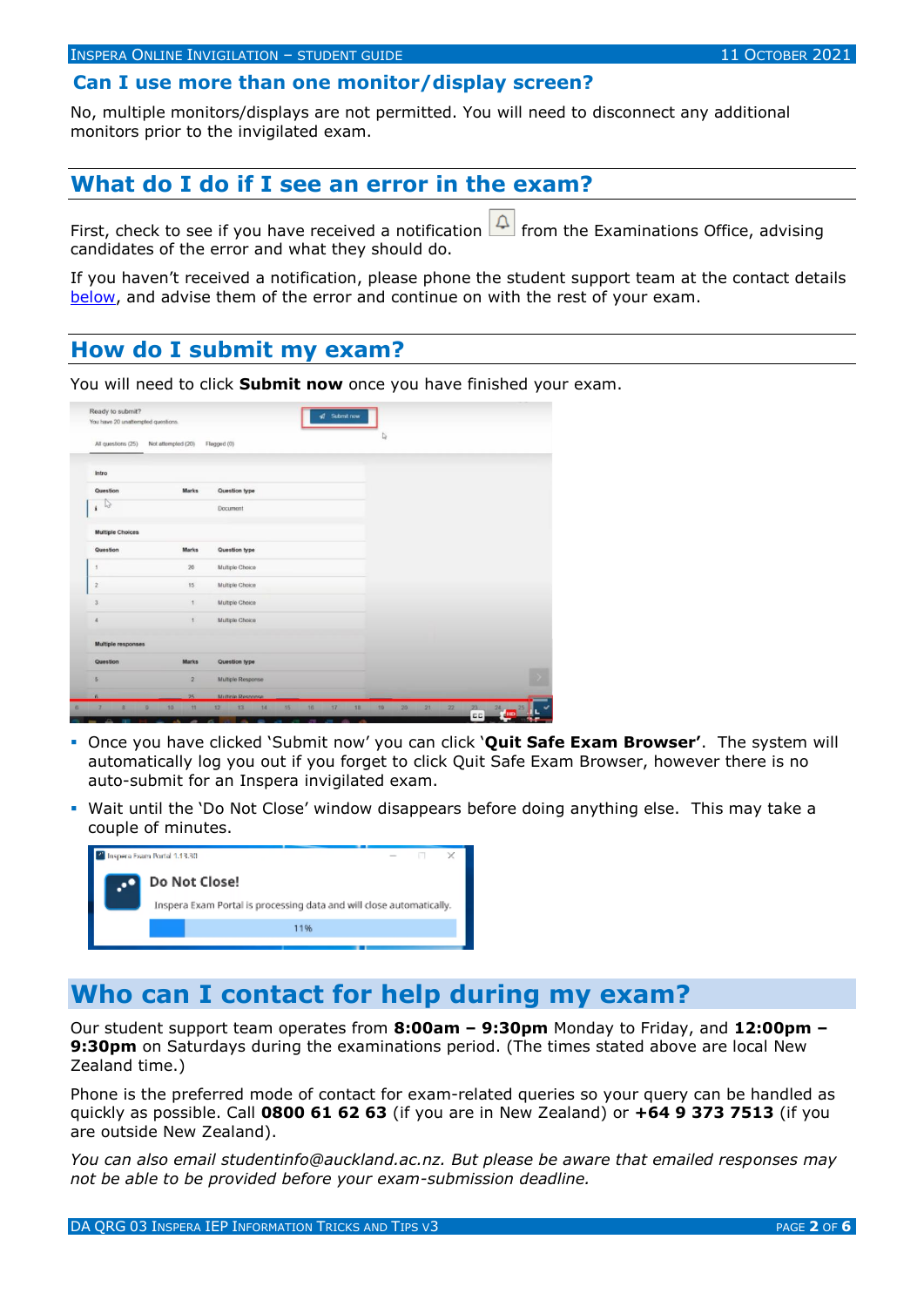# **What if I have technical difficulties?**

This section is a troubleshooting guide giving solutions to common issues that you may experience before or during your online invigilated test or exam. If you run into technical difficulties during your assessment that you can't resolve, please immediately call student support on **0800 61 62 63** (if you are in New Zealand) or +**64 9 373 7513** (if you are outside New Zealand).

#### <span id="page-2-0"></span>**Technical issues – starting your exam or test**

#### **I can't access my exam on Inspera dashboard**

To access your online invigilated exam you need to first download and launch Inspera Exam Portal and access your exam through the application. See the guide to download, install and test Inspera Exam Portal on the [Invigilated \(supervised\) exams](https://www.auckland.ac.nz/en/students/academic-information/exams-and-final-results/online-exams/invigilated-examinations.html?cq_ck=1633301310411) page.

#### **I am unable to log in with the password I was given (PIN-code)**

Please note that the pincode is case sensitive, so try copying and pasting it into your browser directly if possible. Be sure to copy only the password, and not any spaces on either side.

#### **I've logged in but clicking on "***Next***" after entering my password doesn't work**

Please check that:

- Your Antivirus software is not blocking Inspera Exam Portal from launching.
- **.** Inspera Exam Portal (IEP) is installed on your computer (found in Settings > Apps and Features (Windows) or the Applications folder (Mac).

If Inspera Exam Portal cannot be located in these locations, then follow the instructions in the set [up guide](https://www.auckland.ac.nz/en/students/academic-information/exams-and-final-results/online-exams/invigilated-examinations.html?cq_ck=1633301310411) to install it.

#### **I've clicked on IEP to open it, but nothing happens**

**.** Minimise your browser window and check if any other small pop ups have opened.

Sometimes, the small window to input your Inspera Exam Portal password appears behind your current window, and minimizing it ensures that you can view any others that may have popped up.

▪ Double check your antivirus and/or firewall is not blocking IEP.

Kaspersky Cyber Security and Avast Antivirus will not allow you to run IEP. Please check your settings with your software on how to enable this.

#### **I've clicked on** *Launch IEP***, but a message pops up saying that it may be harmful to the computer and cannot be launched**

This can happen with some Mac OS devices.

To fix this issue, follow these steps:

- **.** Uninstall IEP by deleting it from the Applications folder
- **Open Privacy & Security settings and allow installations from "App Store and identified** developers" in the General tab
- Reinstall IEP using instructions provided in the confirmation email
- Log in and launch IEP
- **·** Click "Open Anyway" when prompted.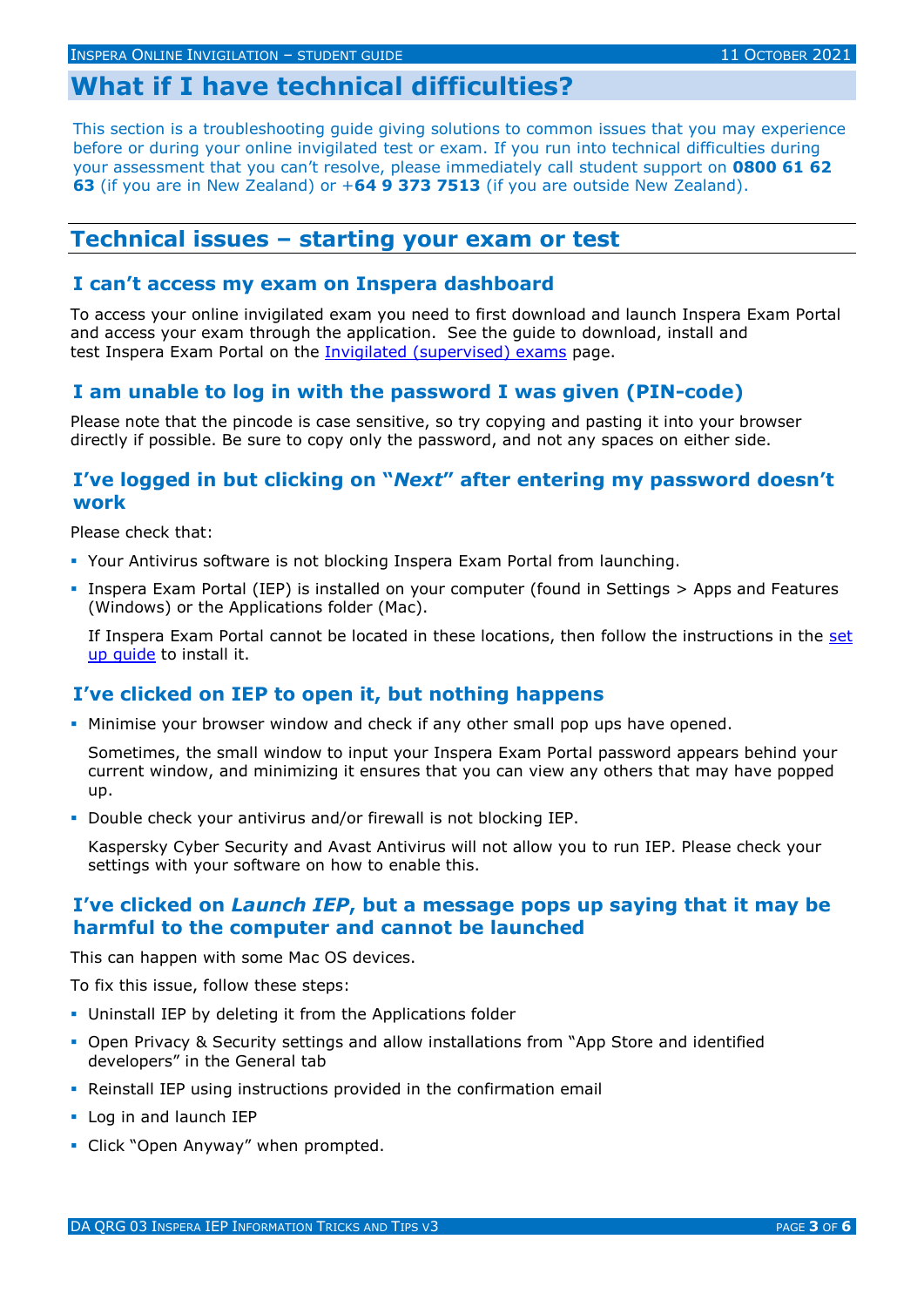#### **I would like to change audio and display settings**

The audio level can be adjusted from the bottom right corner of the screen.

You can also adjust the contrast of the screen and adjust the size of the font by clicking on the options menu or icon in the top right-hand corner and choosing the settings for this.

#### **I am using a Mac and get a "cannot access webcam" message**



Apple has introduced new security features with the release of OS Catalina, which also applies to Big Sur. If you are running macOS Catalina - version 10.15 or later - or, any version of Big Sur, you must grant Inspera Exam Portal access to the new screen recording permission in order to share your screen for a proctored session with Inspera Smarter Proctoring.

#### **How to grant security permissions**

- 1. Open **Security and Privacy** in **System Preferences**.
- 2. In the **Privacy** tab, select **Camera**.
- 3. Select the checkbox by **Inspera Exam Portal**.
- 4. Click **Retry** in the Inspera Exam Portal.

#### **I am using a Microsoft Surface and Inspera is selecting the wrong camera**

Microsoft Surface has two cameras, a front-facing and a rear-facing camera.

Depending on which camera you want to use, you can either enable or disable these cameras in the Device Manager settings of your Microsoft Surface.

#### **Steps**

- 1. Open **Windows Device Manager** (right click on the Windows menu, select **Device Manager**).
- 2. Scroll down to **System Devices**; click to expand the menu.
- 3. Double click on either **Microsoft Camera Front** or **Microsoft Camera Rear.**
- 4. Select **Enable Device** on the camera that you want to use; Select **Disable Device** on the other.

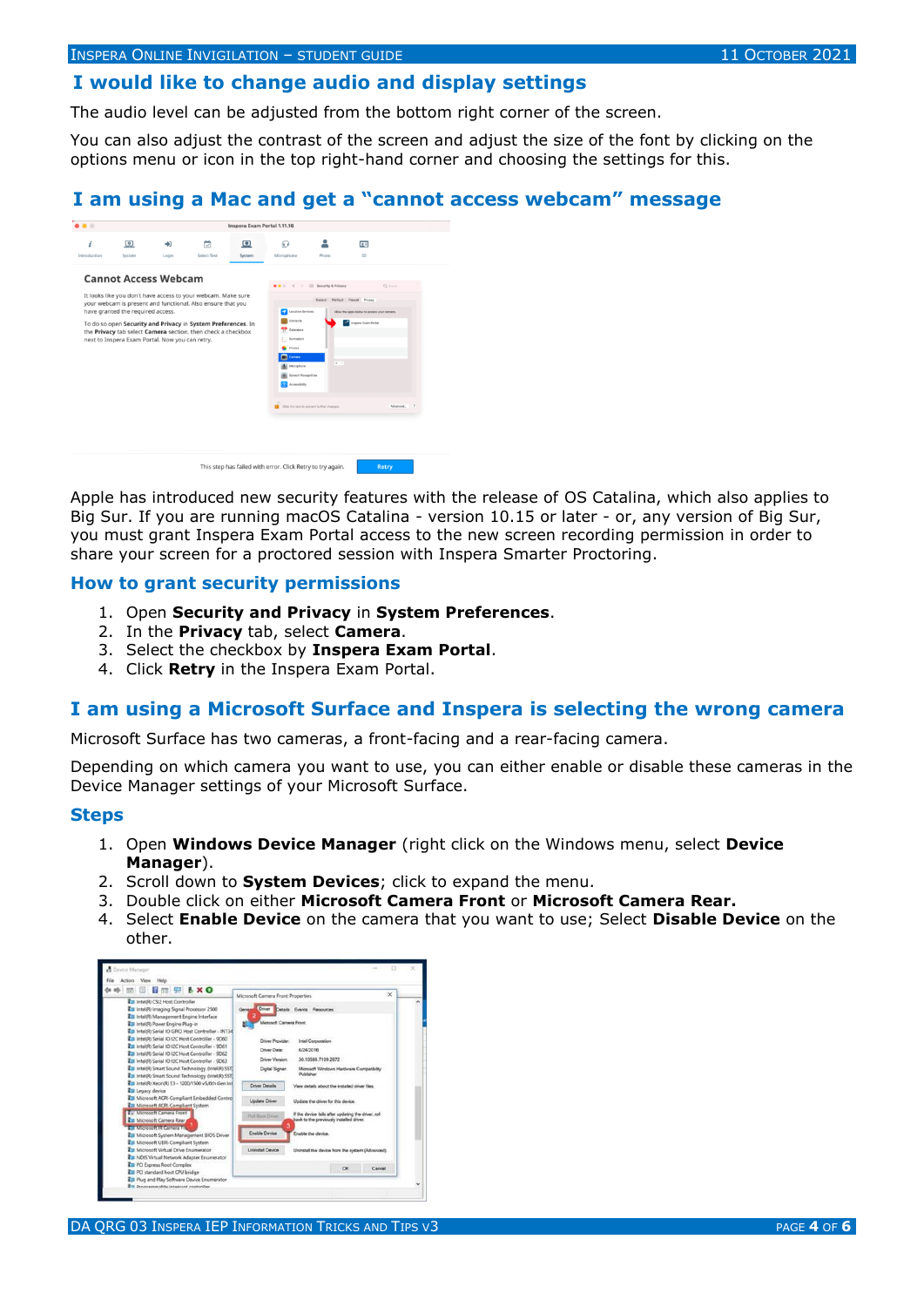#### <span id="page-4-0"></span>**Technical issues – during your exam or test**

#### **Navigation arrows are covering part of the content/questions**

This sometimes happens. To reveal the text that is being obscured, use the sizing splitter in the middle of the screen to adjust the size of the left and right panes.

Scrollbars can also be used to move across the page and reveal content. Adjusting these will ensure that any obscured text is visible.

#### **I've just received a notification that I should contact the Invigilator**

This message normally appears if the internet connection is not stable.

Keep an eye out on the status shown on the top part of your screen. If there is a green dot and the test says "Connected", everything is working in the right manner.

If your internet connection is restored during the assessment, your assessment will continue, and your responses will be submitted without any issues.

#### **My internet dropped out during the assessment but has reconnected**

If your internet connection drops out during your exam, you can continue to answer questions offline. Once the connection is restored, your responses will be synched.

#### **My internet dropped out during the assessment and cannot reconnect**

If your internet connection drops out during your exam, you can continue to answer questions offline. If the connection is still not working when you have finished your exam, save your submission as an offline file using the steps below:

**Note: do not exit IEP until the download is complete in step 4 below** 

- 1. Ring student support on **0800 61 62 63** (if you are in New Zealand) or **+64 9 373 7513** (if you are outside New Zealand). You will need an invigilator password to save your exam, and they can help you with this and talk you through the steps below.
- 2. Click **Save submission as file**



3. Enter the invigilator password and click **Save submission**